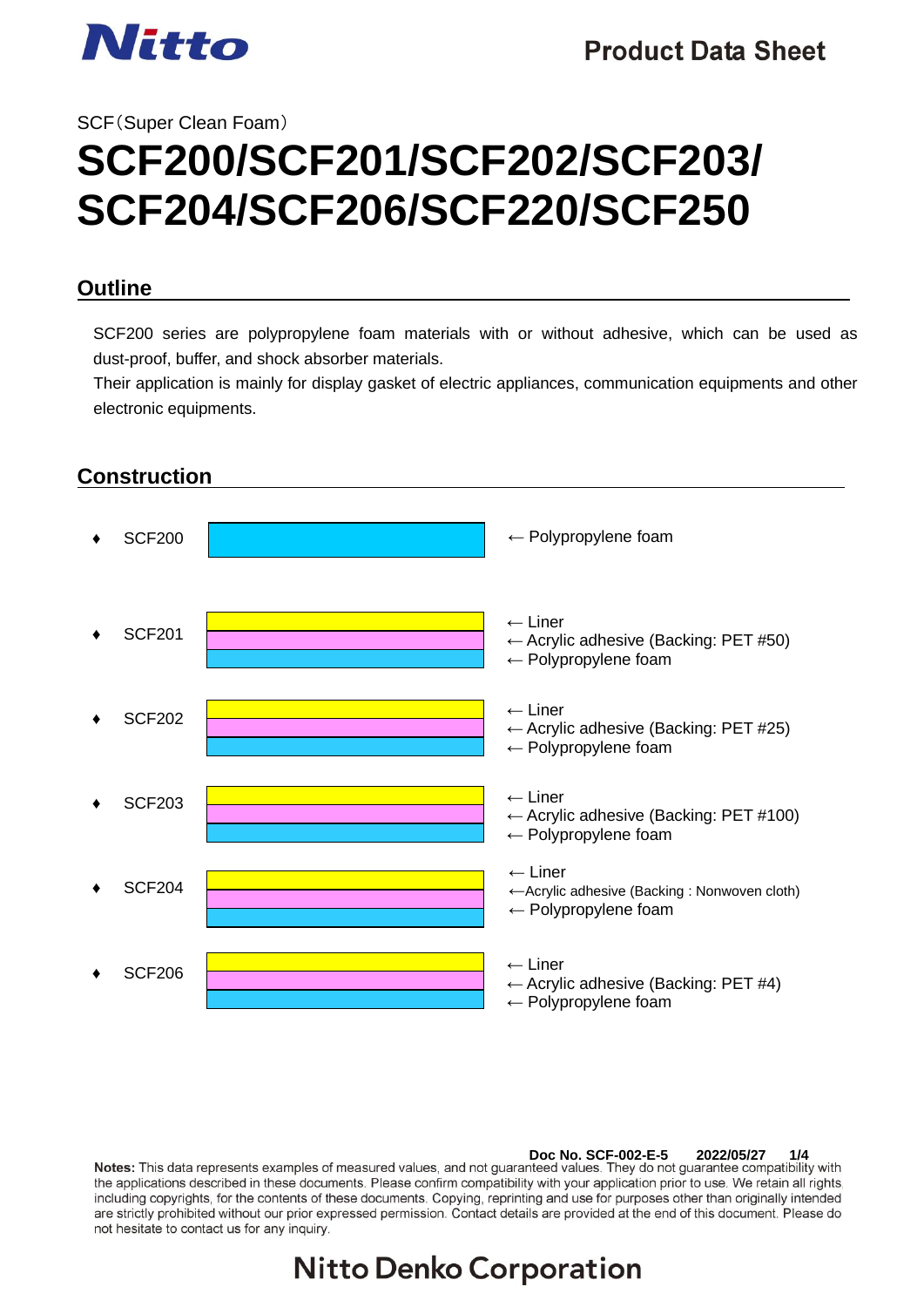

## **Product Data Sheet**



#### **Features**

- The environment impact material is not used.
- Easy to compress.
- Thanks to their low compression stress, they will not deform the structures after application.
- They show excellent conformability to gaps with bumps or curved surfaces.
- They have almost no impurities, which might contaminate the equipments
- Due to the stiffness secured by their unique micro-cell structure, they show excellent process ability and workability.

## **Application**

- Electric appliances, electronic equipments: Dust-proof display gasket and lens buffer for digital camera and digital video recorder.
- Communication equipment: Dust-proof display gasket and camera lens buffer for mobile phone**.**

#### **Standard Size**

| Table-1                                  |                                       |            |  |  |  |
|------------------------------------------|---------------------------------------|------------|--|--|--|
| Thickness (mm)                           | Width (mm)                            | Length (M) |  |  |  |
| $0.5 - 1.5$<br>Received in unit of 0.1mm | 500<br>only SCF206: 480<br>SCF120:450 | 100        |  |  |  |

\*The thickness is only foam's thickness; the combined should add the thickness of each adhesive tape. \*For other sizes, please contact us.

**Doc No. SCF-002-E-5 2022/05/27 2/4** the applications described in these documents. Please confirm compatibility with your application prior to use. We retain all rights, including copyrights, for the contents of these documents. Copying, reprinting and use for purposes other than originally intended are strictly prohibited without our prior expressed permission. Contact details are provided at the end of this document. Please do not hesitate to contact us for any inquiry.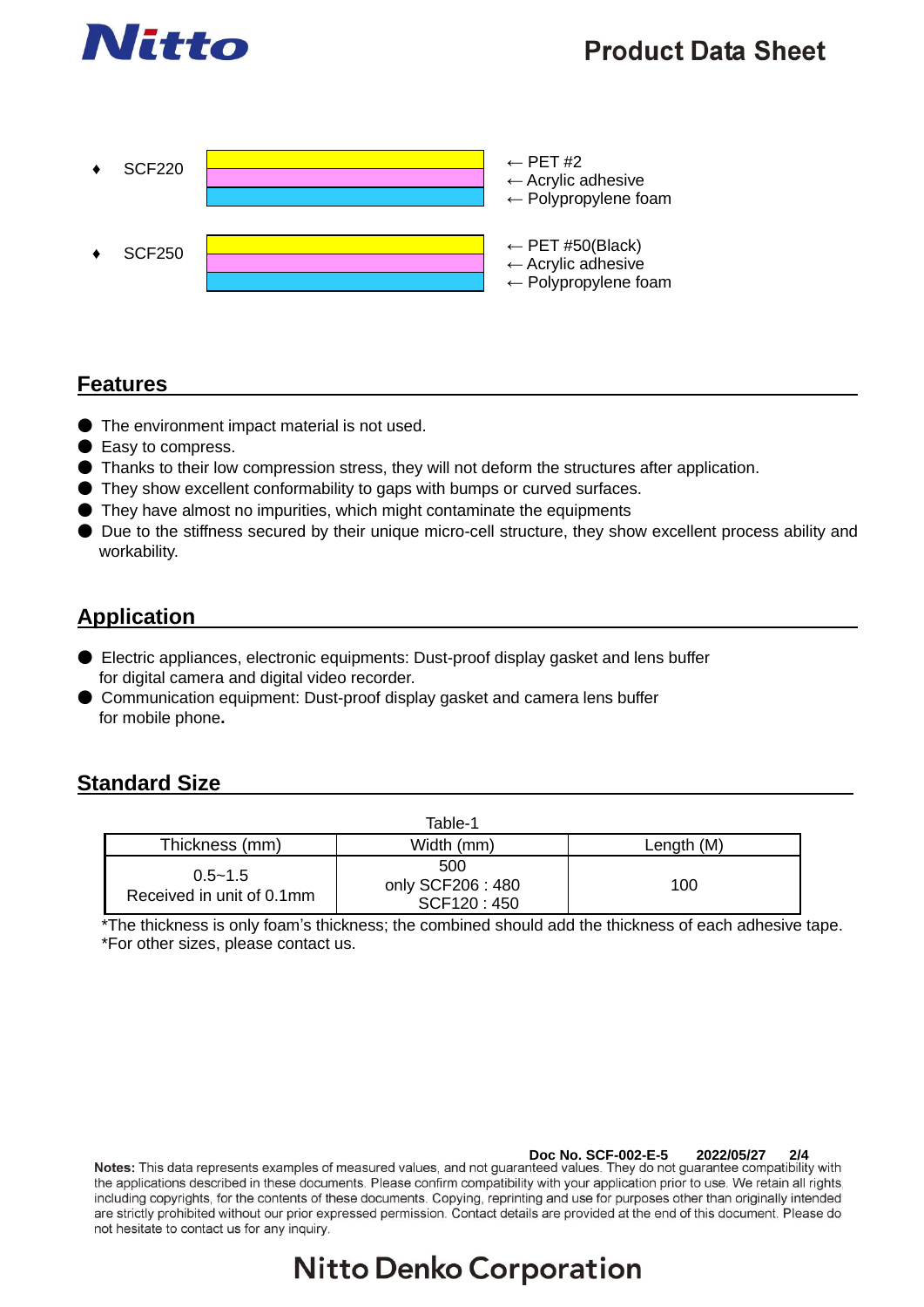

## **Properties**

● Properties of Foam

(1) General Properties

| Table -2             |                   |        |                   |  |  |  |
|----------------------|-------------------|--------|-------------------|--|--|--|
| Property             | Jnit              | Values | Test method       |  |  |  |
| Densitv              | a/cm $^3$         |        | <b>JIS K 6767</b> |  |  |  |
| 50% Compression Load | N/cm <sup>2</sup> | 24     |                   |  |  |  |

(2) Compression Ratio vs. Compression Load



(3) Dimension Stability

| Table -3                                                                             |    |         |         |         |  |
|--------------------------------------------------------------------------------------|----|---------|---------|---------|--|
| Storage condition (70°C)                                                             |    |         |         |         |  |
|                                                                                      |    | 170hr   | 340hr   | 720hr   |  |
| <b>SCF200</b>                                                                        | MD | $-0.2%$ | $-0.8%$ | $-0.6%$ |  |
|                                                                                      |    | 0.8%    | 0.8%    | 0.8%    |  |
| $\Omega$ (Fig. 1) $\Omega$ (A) $\Omega$ $\Omega$ $\Omega$ $\Omega$ $\Omega$ $\Omega$ |    |         |         |         |  |

Change of dimension ratio (%)=(A-B)/A x 100 A=initial dimension B=dimension after storage

(4) Out gassing

◊ Result of analysis of generated organic gases

| Table -4                |                    |                            |     |     |  |
|-------------------------|--------------------|----------------------------|-----|-----|--|
|                         | Jnit               | Others<br>Total<br>Toluene |     |     |  |
| $100^{\circ}$ C x 60min | nq/cm <sup>2</sup> | 0.48                       | 4.9 | 5.4 |  |

Toluene conversion value

**Doc No. SCF-002-E-5 2022/05/27 3/4** the applications described in these documents. Please confirm compatibility with your application prior to use. We retain all rights, including copyrights, for the contents of these documents. Copying, reprinting and use for purposes other than originally intended are strictly prohibited without our prior expressed permission. Contact details are provided at the end of this document. Please do not hesitate to contact us for any inquiry.